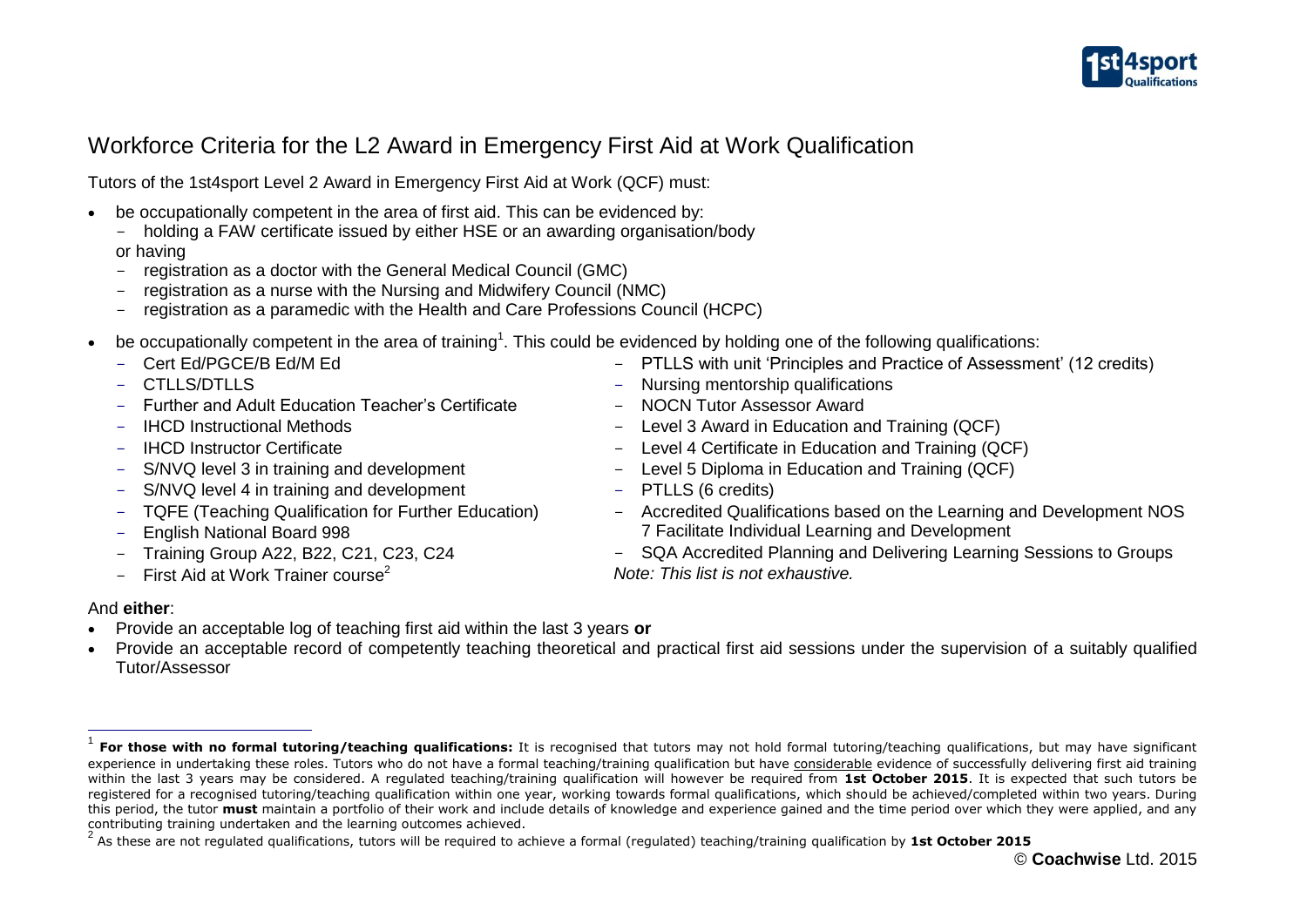

Assessors of the 1st4sport Level 2 Award in Emergency First Aid at Work (QCF) must:

- be occupationally competent in the area of first aid. This can be evidenced by:
	- holding a FAW certificate issued by either HSE or an awarding organisation/body

#### or having

- registration as a doctor with the General Medical Council (GMC)
- registration as a nurse with the Nursing and Midwifery Council (NMC)
- registration as a paramedic with the Health and Care Professions Council (HCPC)
- be occupationally competent in the area of assessing in line with the Learning and Development NOS 9 Assess Learner Achievement. This could be evidenced by holding one of the following qualifications:
	- Cert Ed/PGCE/B Ed/M Ed
	- $-$  CTLLS/DTLLS
	- PTLLS with unit 'Principles and Practice of Assessment' (12 credits)
	- Further and Adult Education Teacher's Certificate
	- IHCD Instructional Methods or IHCD Instructor Certificate
	- S/NVQ level 3/4 in Training and Development
	- TQFE (Teaching Qualification for Further Education)
	- English National Board 998
	- Nursing mentorship qualifications
	- NOCN Tutor Assessor Award
	- Level 3 Award in Education and Training (QCF)
	- Level 4 Certificate in Education and Training (QCF)
	- First Aid at Work Assessor course<sup>3</sup>
	- Level 5 Diploma in Education and Training (QCF)
- A1 (D32/33) Assess candidates using a range of methods
- A2 (D32) Assess candidates' performance through observation
- Regulated Qualifications based on the Learning and Development NOS 9 Assess Learner Achievement
- SQA Accredited Learning and Development Unit 9DI Assess workplace competences using direct and indirect methods
- SQA Accredited Learning and Development Unit 9D Assess workplace competence using direct SQA Carryout the Assessment Process
- Level 3 Award in Assessing Competence in the Work Environment (QCF)
- Level 3 Award in Assessing Vocationally Related Achievement (QCF)
- Level 3 Award in Understanding the Principles and Practices of Assessment (QCF)
- Level 3 Certificate in Assessing Vocational Achievement (QCF) *Note: This list is not exhaustive.*

## And **either**:

-

Provide an acceptable log of assessing first aid within the last 3 years **or**

Provide an acceptable record of competently assessing first aid under the supervision of a suitably qualified Assessor

<sup>©</sup> **Coachwise** Ltd. 2015 3 As these are not regulated qualifications, assessors will be required to achieve a formal (regulated) assessing qualification by **1st October 2015**